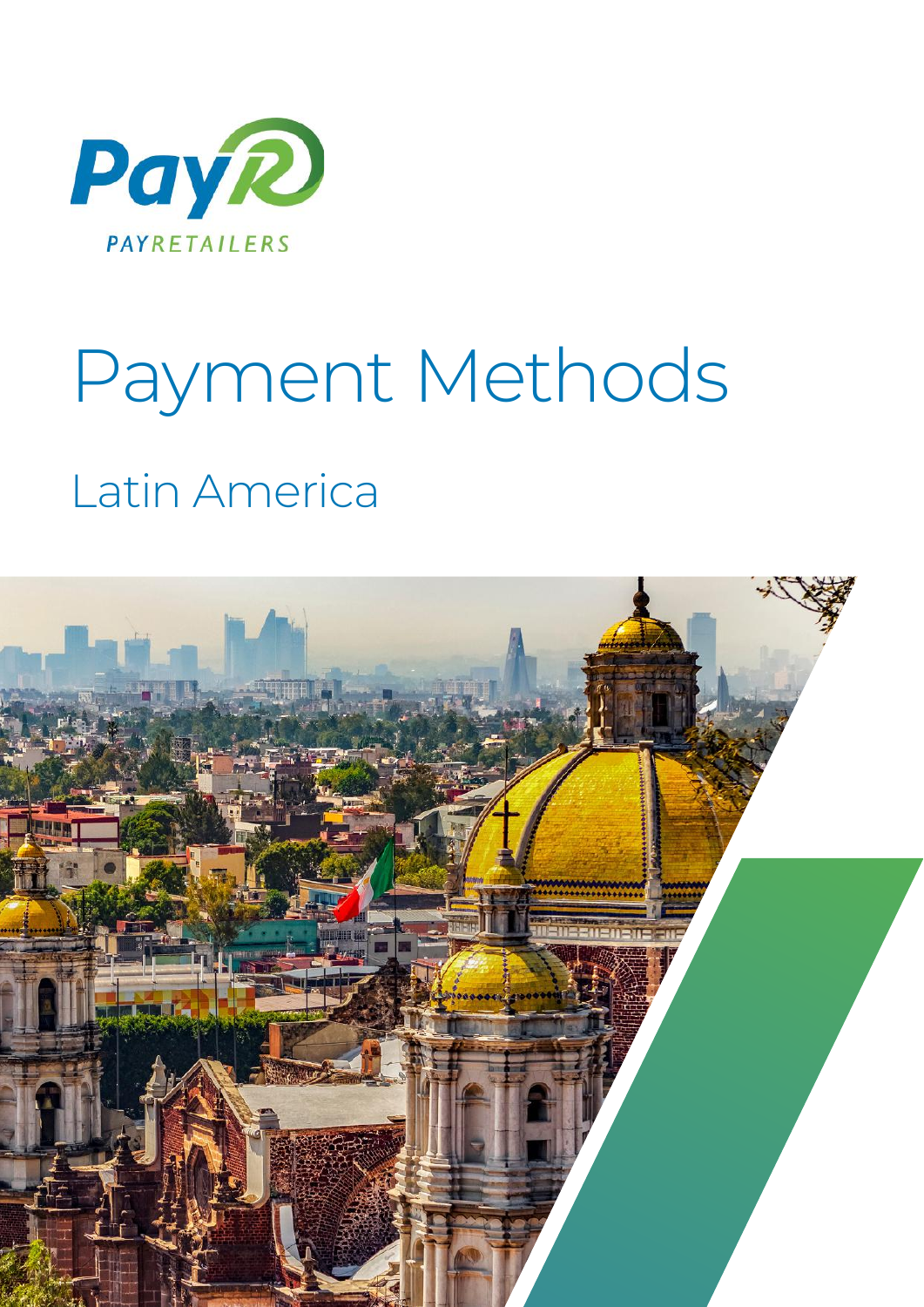

CASH PAYMENT





$$
\bigcirc / \text{BRAZIL}
$$





Express de Lider

**EXPress**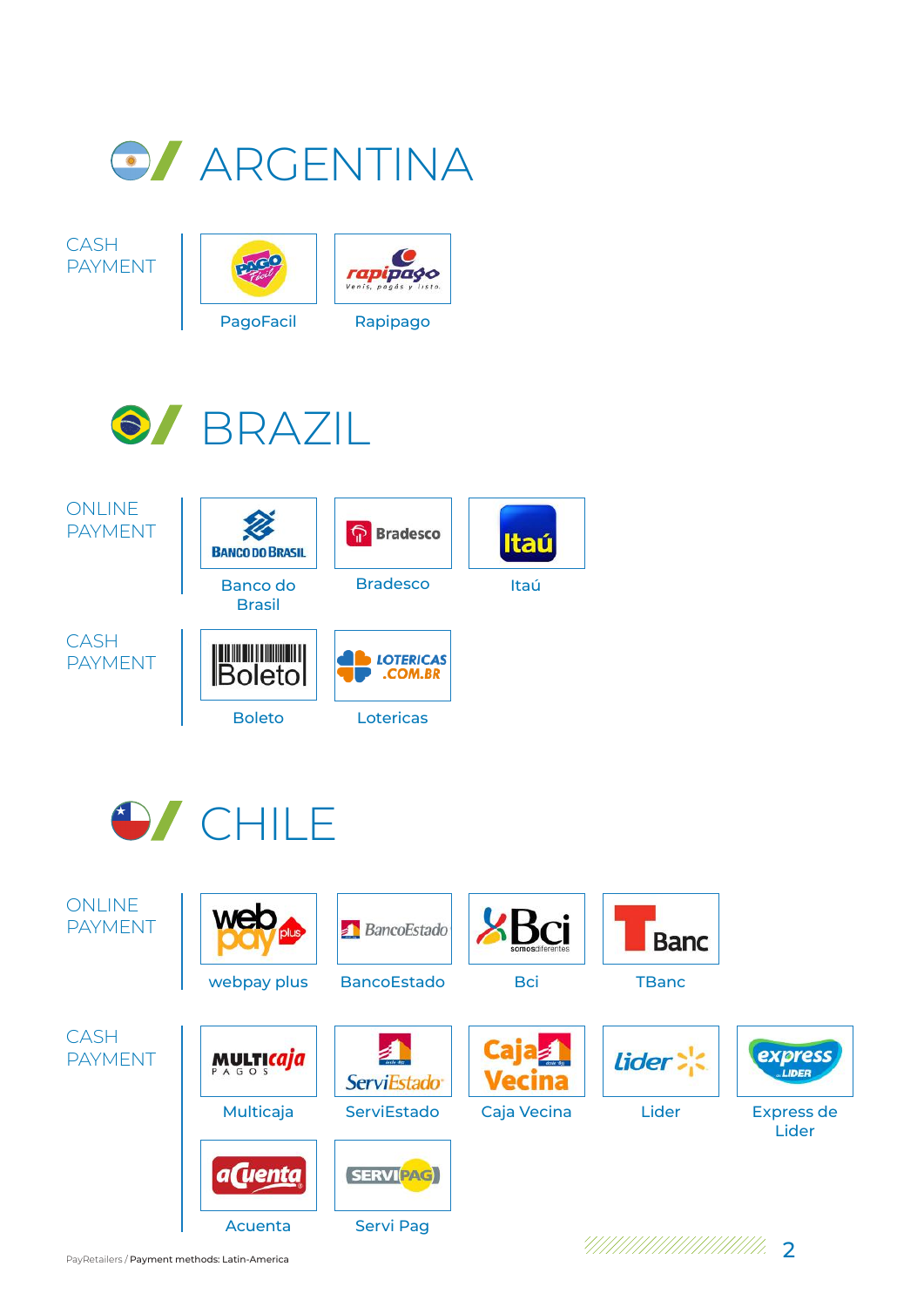

**ONLINE** PAYMENT



Pagos seguros en linea

CASH PAYMENT





Colombia







Efecty Red postal de Via-Baloto Davivienda

**COSTA RICA** 

ONI INF PAYMENT



**BANCO<br>NACIONAL** 



Banco Lafise

Mucap





Banco Promerica



**Scotiabank** 



Banco Cathay

**BANCO** 





Grupo Mutual

Banco Popular

CASH PAYMENT



Teledolar Correos de Costa Rica

**Mucap** 



Banco Cathay

Grupo Mutual

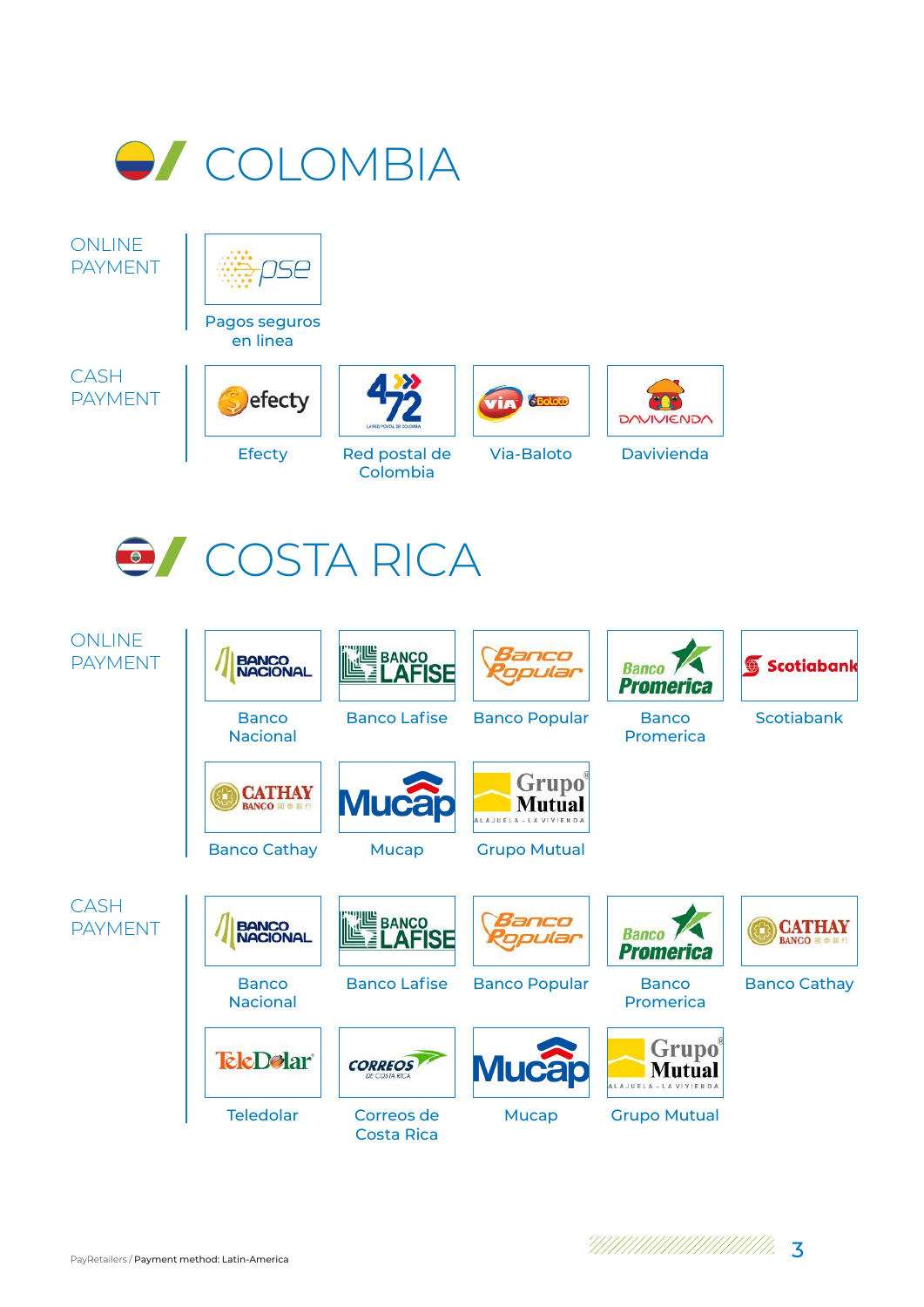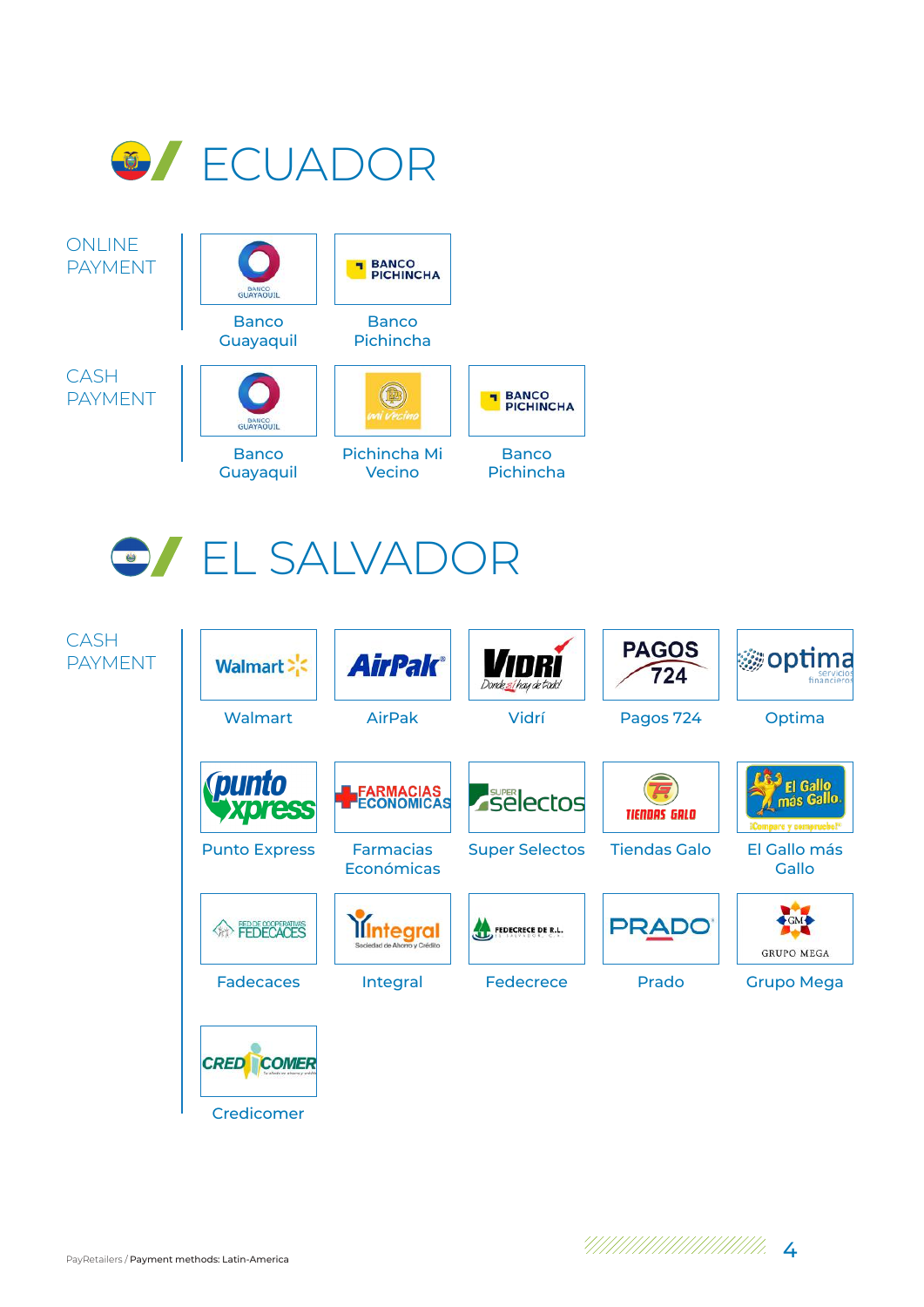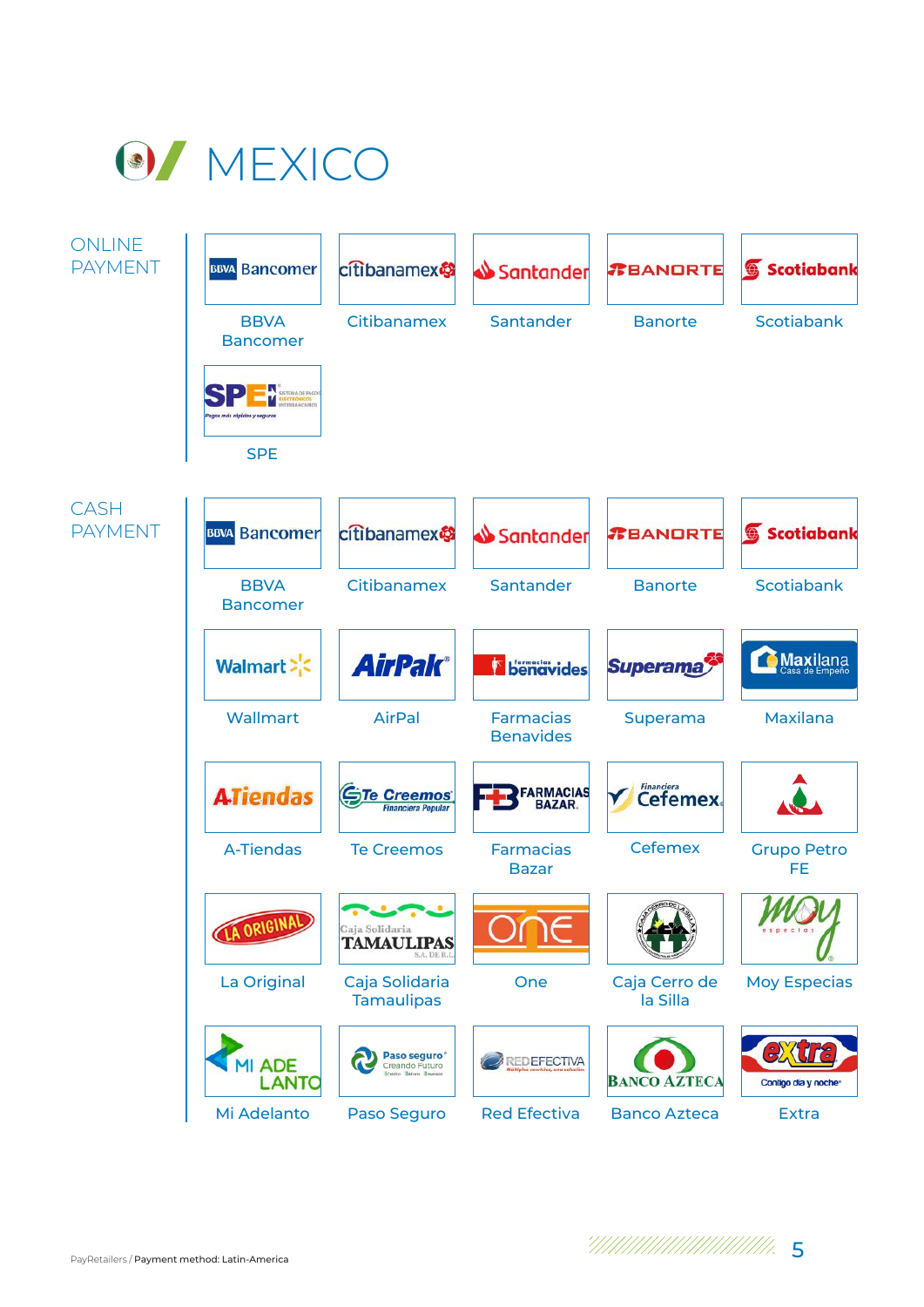## **O** MEXICO

CASH PAYMENT

| <b>Savings Made Simple</b>      | El Asturiano          | <b>CIRCLE CO</b>                     | <b>Kiosko</b><br>¡Te conviene!                    |                                                             |
|---------------------------------|-----------------------|--------------------------------------|---------------------------------------------------|-------------------------------------------------------------|
| Sam's Club                      | <b>El Asturiano</b>   | <b>Circle K</b>                      | <b>Kiosko</b>                                     | Waldo's                                                     |
| meer<br>anii Gele               | alsuper               |                                      | <b>Farmacias del</b><br>horro<br>e queremos bien. | <b>PRENOA</b><br>MŸ                                         |
| <b>Super</b><br><b>Farmacia</b> | <b>Alsuper</b>        | 7 Eleven                             | <b>Farmacias del</b><br><b>Ahorro</b>             | Prendamex                                                   |
| gesto pago                      | <b>AMANO</b>          | Forjadores                           | Bodega Aurrera                                    | <b>NUT</b><br>recargas                                      |
| Gestopago                       | Alamano               | <b>Banco</b><br>Forjadores           | <b>Bodega</b><br>Aurrerá                          | <b>Multirecargas</b>                                        |
| Grupo Águila                    | <b>Mexamed</b>        | Pago<br>Rápido                       | VenAyuda                                          | Peso<br>Fácil                                               |
| <b>GWV</b><br><b>Inversores</b> | Indigo                | <b>Super</b><br>Prestamos<br>Premier | Grupo<br>Pawn                                     | <b>Servicios</b><br><b>Prendarios del</b><br><b>Sureste</b> |
| <b>DNU</b>                      | Servi<br><b>Money</b> | <b>Torcam</b>                        | <b>Akala</b>                                      | El Gallo de la<br>Laguna                                    |
| <b>Grupo Blyska</b>             |                       |                                      |                                                   |                                                             |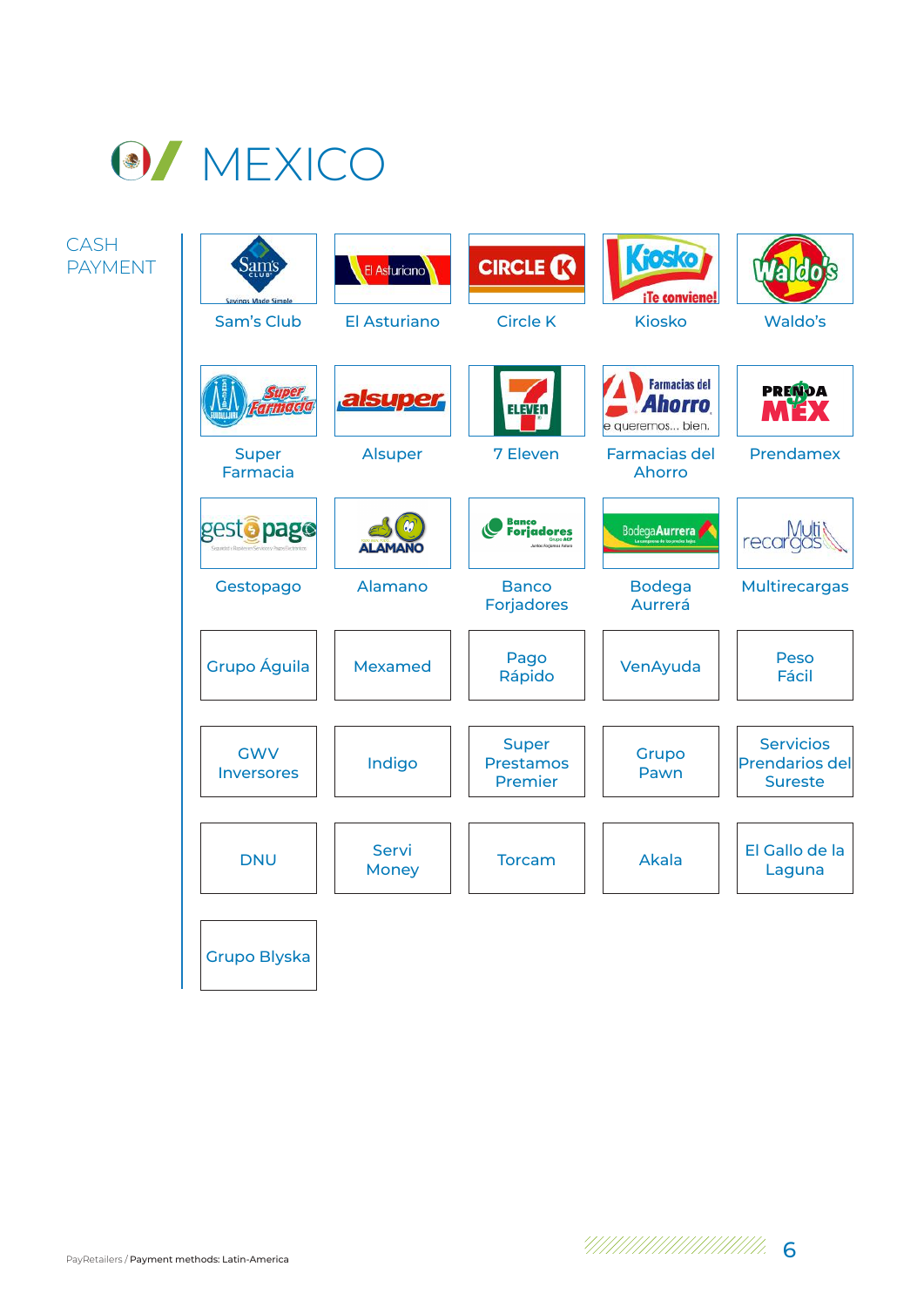

CASH PAYMENT



## OZ PERU